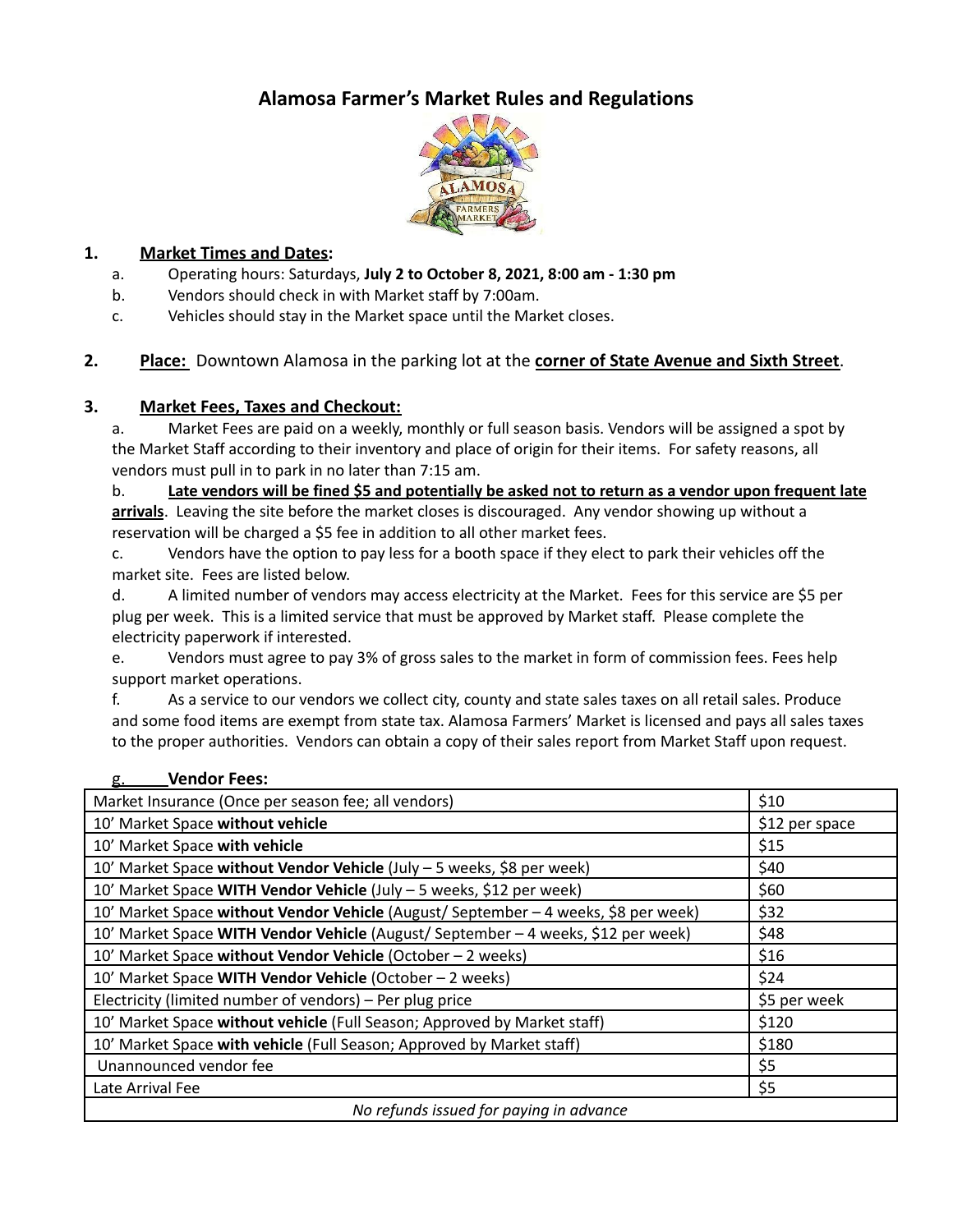# **Alamosa Farmers' Market**

#### h. **Checkout Fees:**

- 3% Market Commission
- 2.5% City Tax
- 3% County Tax
- 2.9% State Sales tax for on-site consumption foods, non-food, and craft items

### **4. Vendor placement and Check out info:**

a. Vendors with a reservation should call or text (not e-mail or social media message) the on-site manager at least 24 hours in advance if they cannot attend that day; the space may be used by another approved vendor, if still empty at 7:15 am. Market phone number is 719-480-4365.

b. Large trucks or trailers will be placed by the on-site manager. You will be charged for the number of spaces that you occupy.

 $c.$  If your vehicle (and/or hookup) takes up more than one vendor space, you will be required to pay for the extra space/s. We suggest unhooking vehicles for parking off 6<sup>th</sup> St. at the Hunt Avenue parking lot. This lot will also accommodate customer parking.

d. Vendors are requested not to park on Main St., State Ave., or the parking lot next to "Walshburger" as this reduces availability for customer parking for the market and local businesses. Vendors parking off-site should use the lot on the corner of 6<sup>th</sup> Street and Hunt Avenue.

e. Make sure to check out and pay all fees as close to market closing time as possible before leaving for the day.

f. All vendors will pay booth and insurance fees at the start of the Market day for their first market **each season.**

### **5. General Rules:**

### **a. No Smoking, vaping, e-cigarettes, or marijuana allowed at the Alamosa Farmers' Market.**

b. Items sold at the Alamosa Farmers' Market must be grown or produced in Colorado or in states bordering Colorado (New Mexico, Kansas, Wyoming, and Utah).

c. Vendors must provide their own supplies for their booth (Tent, tables, change, bags, signs, etc.).

d. All vendors are responsible for cleaning their area of the market. The Market has a dumpster for trash for use by vendors.

e. All produce must be fresh, clean, and of good quality. Containers and vehicles used for the sale and transportation of produce must be clean.

f. Produce must be sold by the growing farmer(s) or have been purchased directly from the growing farmer. Vendors may not purchase produce from another individual who is reselling produce that they themselves did not grow or raise.

g. All vendors are responsible for reporting accurately all gross sales to the on-site manager at the end of each market. Vendor initials will be required on the report form.

h. All vendors must use tent weights or anchors. Weights need to be about 40 pounds each. Vendors can anchor the back of their tents to their vehicles but the front needs to be weighted.

i. Generators are discouraged at the Alamosa Farmers' Market unless approved by Market staff.

# **6. Local and State Requirements:**

a. All non-producers must have proper licenses. Vendors who have grown or produced the items they are selling, and members of their immediate families, are not required to have a license.

b. Vegetables, fruit, herbs, honey and other food products that have not been cooked or otherwise prepared for immediate consumption may be sold and do not require special licensing.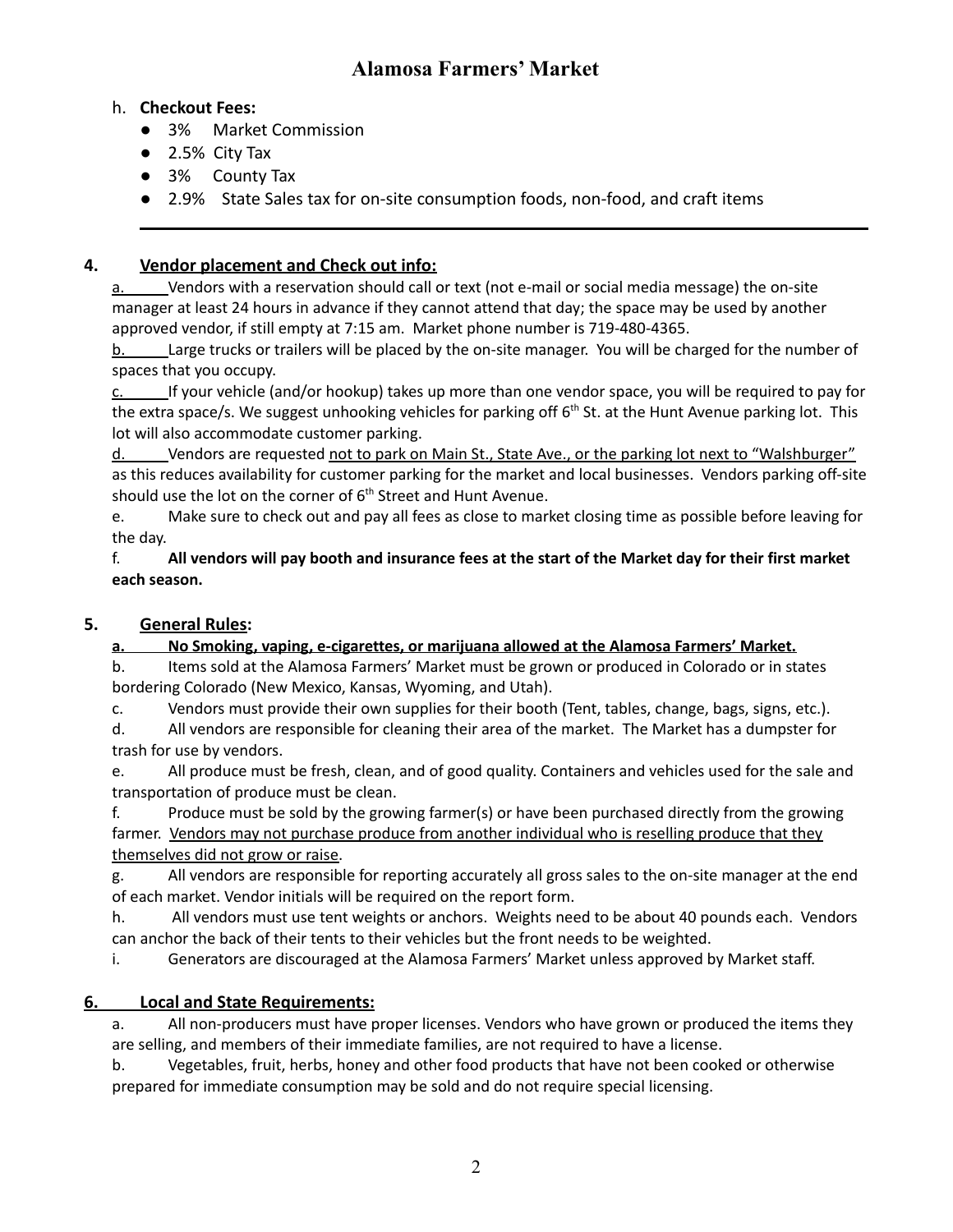# **Alamosa Farmers' Market**

c. Processed or prepared foods must have proper licensing and/or certifications. Questions can be directed to the Alamosa County Health Department (Gary Bruder, (719)-587-5206) or Market Staff for more information.

d. Vendors wishing to hand out samples must get clearance with staff ahead of time.

e. Vendors selling animal products may require additional licenses. Check with the Alamosa County Health Department or Farmers' Market Staff for details. The sale of live animals is prohibited.

### **7. Labels:**

a. All processed and prepared foods must have with them an accurate ingredients list available to customers and Market staff. **If items are not labeled, they will not be allowed to be sold.**

b. All packaged food products are required to have labels that are affixed to product packaging.

c. Labels must include the following information: 1.The identification of the cottage food product, 2.your name and the address at which the cottage food was produced, 3. your current phone number and email address, 4. The date on which the food was produced, and 5. A complete list of ingredients.

d. Labels must also include the following statement: *The following statement:* "This product was produced in a home kitchen that is not subject to state licensure or inspection and that may also contain common food allergies such as tree nuts, peanuts, eggs, soy, wheat, milk, fish, and crustacean shellfish. This product is not intended for resale."

e. **Vendors need to display the following information on a placard at their booth**: *This product was* produced in a home kitchen that is not subject to state licensure or inspection and that may also process *common food allergens such as tree nuts, peanuts, eggs, soy, wheat, milk, fish, and crustacean shellfish. This product is not intended for resale.*

f. The following is a sample label that must be on each packaged food item. More information can be found: <http://cofarmtomarket.com/food-regulations-licensing/general-labeling-requirements/>

### Sample Label:

Cottage Foods are required to be labeled with the following information: **Product Name Production Date** 

INGREDIENTS: Ingredients are listed in decreasing order of predominance from most to least. The ingredient present in the greatest quantity is listed first and the least is listed last.

Producer's name Phone number or email address Address at which the food was prepared Net weight/quantity (recommended)

There should also be the following information displayed at your booth or on the product itself:

This product was produced in a home kitchen that is not subject to state licensure or inspection and that may also process common food allergens such as tree nuts, peanuts, eggs, soy, wheat, milk, fish, and crustacean shellfish. This product is not intended for resale.